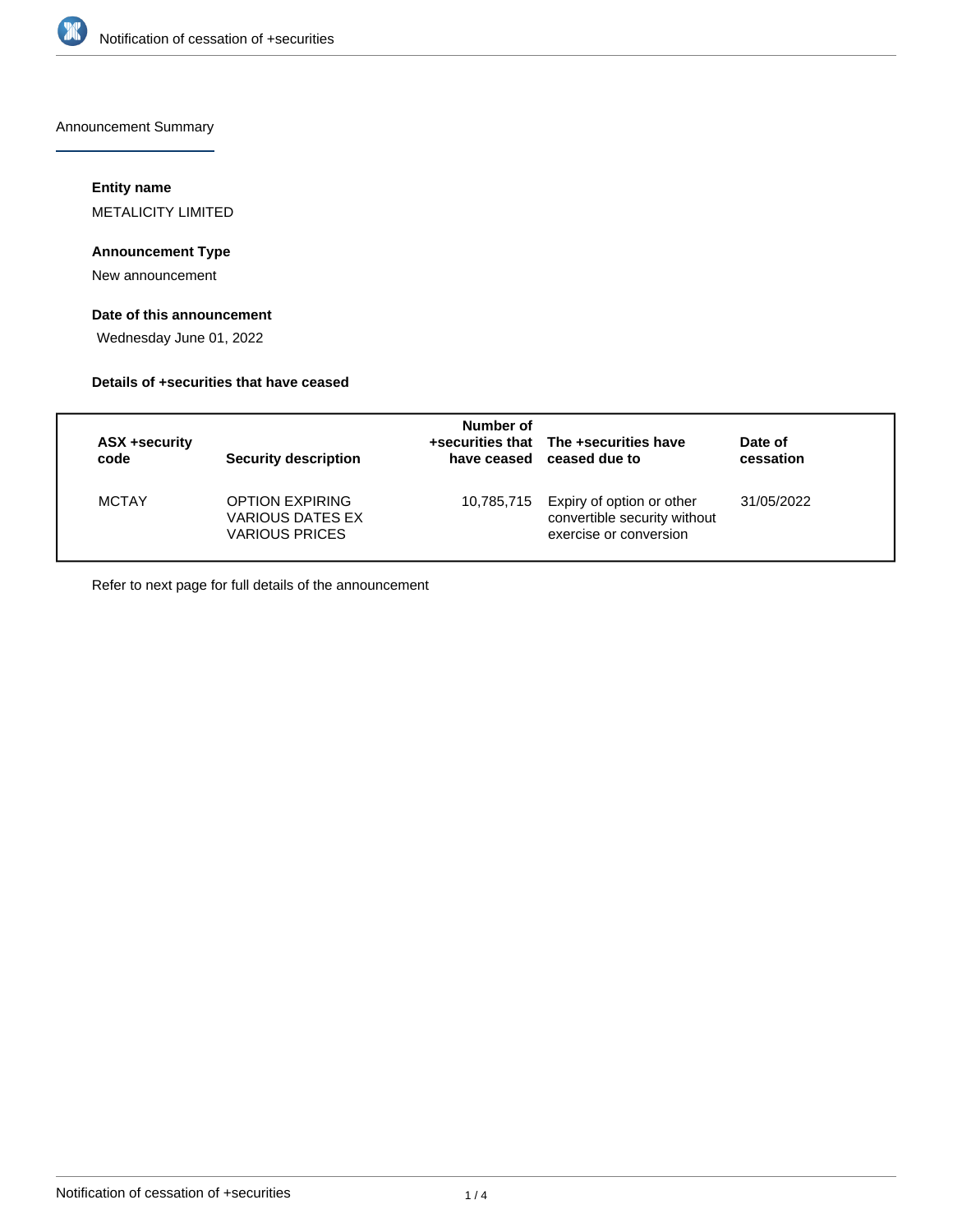

Part 1 - Announcement Details

## **1.1 Name of +Entity**

METALICITY LIMITED

We (the entity named above) provide the following information about our issued capital.

**1.2 Registered Number Type** ABN

**Registration Number** 92086839992

**1.3 ASX issuer code MCT** 

**1.4 The announcement is** New announcement

## **1.5 Date of this announcement**

1/6/2022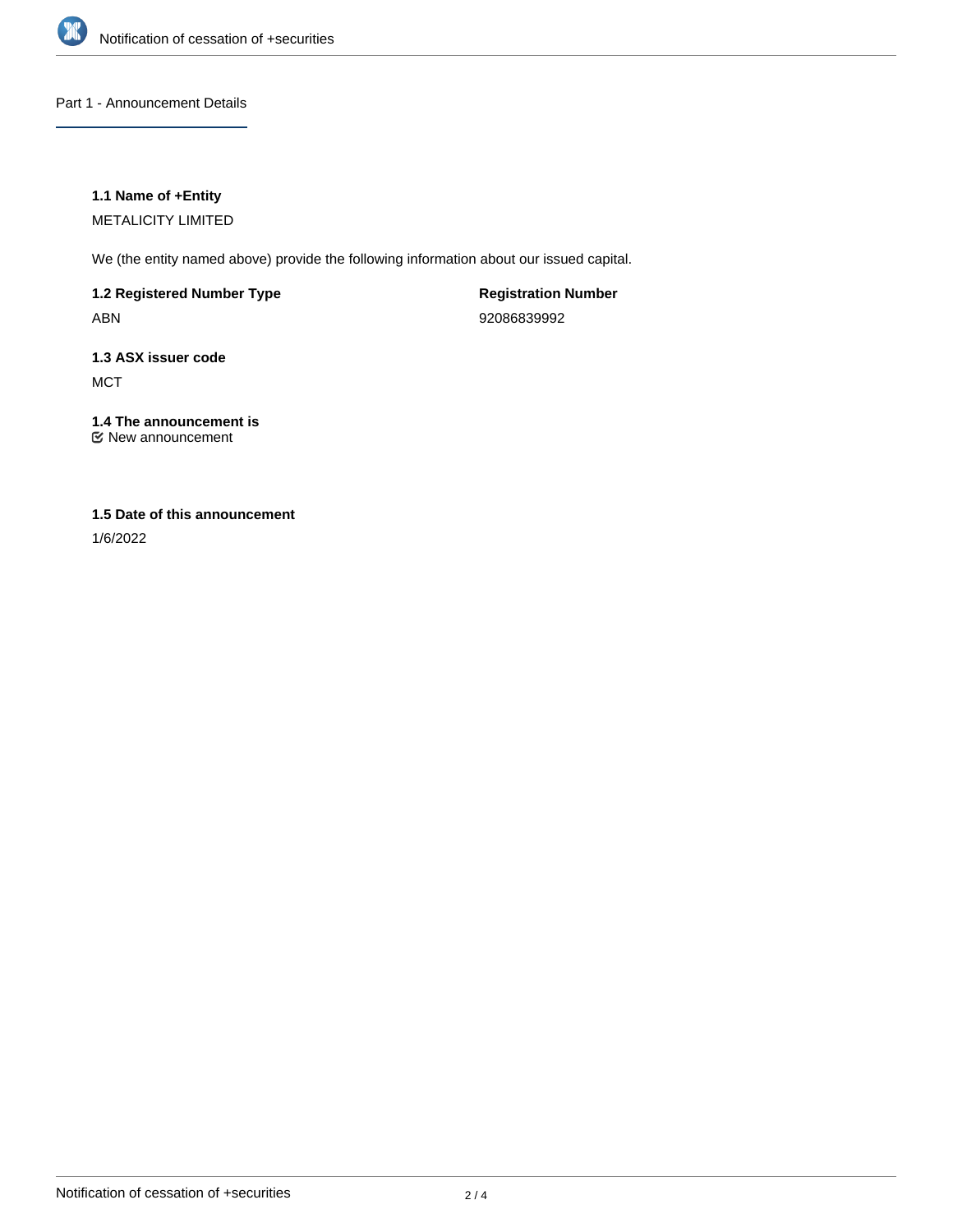

#### Part 2 - Details of +equity securities or +debt securities that have ceased

#### **ASX +Security Code and Description**

MCTAY : OPTION EXPIRING VARIOUS DATES EX VARIOUS PRICES

#### **Unquoted +equity securities that have ceased**

**Number of securities that have ceased**

10,785,715

31/5/2022

## **Reason for cessation**

Expiry of option or other convertible security without exercise or conversion

**Date of cessation**

**Is the entity paying any consideration for the cessation?** No

# **Any other information the entity wishes to notify to ASX about the cessation?**

The 10,785,715 Unlisted Options that lapsed were ASX code: MCTAY exercisable at \$0.02 on or before 31 May 2022 (Sub code: MCTOP42)